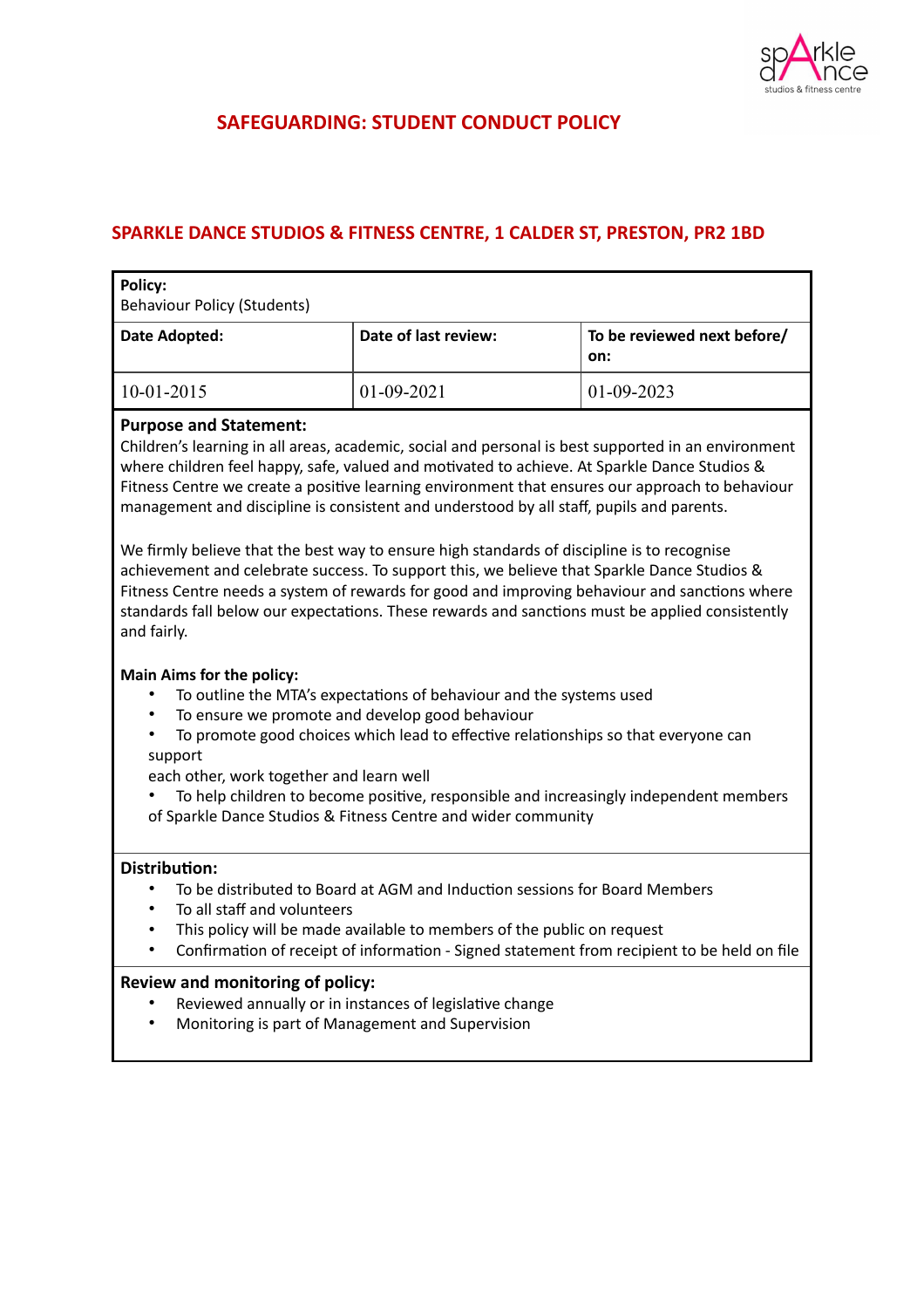#### **The following policy is based on the below principles:**

- All members of the Sparkle Dance Studios & Fitness Centre community have a right to expect that they learn and learn in a safe place.
- Sparkle Dance Studios & Fitness Centre expects every member of its community to behave in a considerate way towards others.
- There will be a zero tolerance of violence, threatening behaviour and disorderly conduct, including abuse in all forms, against Sparkle Dance Studios & Fitness Centre staff or other members of the Sparkle Dance Studios & Fitness Centre community.
- Where such behaviour does occur, action will be taken to deal with the person or persons concerned.

#### **What do we mean by Abusive or Threatening Behaviour?**

The Public Order Act 1986 defines "disorderly conduct" as: verbal abuse, threatening abusive or insulting words or behaviour or any disorderly behaviour whereby a person is caused alarm, harassment or distress.

"Threatening behaviour" is when a person fears that violence or threat of violence is likely to be provoked. In an Sparkle Dance Studios & Fitness Centre context, this could mean a child shouting at a member of staff, either in person or on the phone; acting aggressively towards staff or other students, including using intimidating body language, as well as actual violence. It also covers comments posted on social networking sites or situations where members of staff are approached off premises.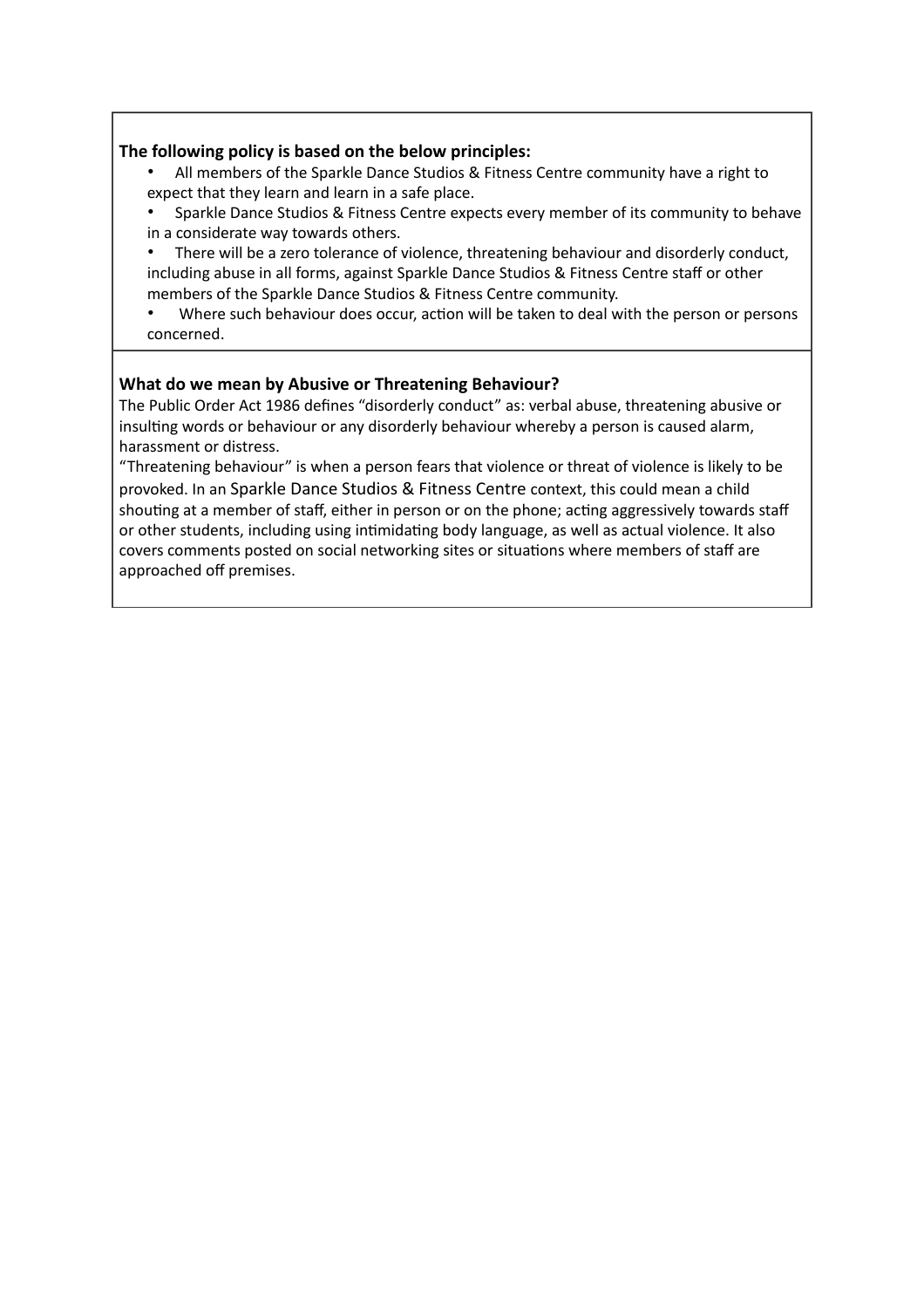# **Expectations:**

We believe that good behaviour is essential to enable all our pupils to achieve their full potential. Good behaviour promotes effective learning; effective teaching and learning promotes good behaviour.

No pupil will be allowed to behave in a manner which adversely affects the learning opportunities of others.

We believe it is important for children to be aware of their behaviour and its impact on others. Pupils need to take responsibility for their behaviour and be actively involved in finding solutions.

The studio has a set of golden rules of behaviour which are aimed at promoting respect, honesty and good relationships, so that people can work together in a supportive atmosphere with the common purpose of helping everyone to learn, to be creative, to grow emotionally and physically and to be happy.

| Do be gentle           |
|------------------------|
| Do be kind and helpful |
| Do work hard           |
| Do look after property |
| Do listen to people    |
| Do be honest           |

Do not hurt anyone Do not hurt people's feelings Do not waste your and other people's time Do not waste or damage things **Do not interrupt** Do not cover up the truth

Sparkle Dance Studios & Fitness Centre expects every member of the studio community to behave in a considerate way towards others. Central to this is choice: we refer to good choices and bad choices. By using the language of choice, we:

• promote self-management of behaviour and enable some reflection on what behavioural choices exist;

• avoid labelling children – instead we refer to the choices we all make and that we should always try to make good choices.

Praise is key to nurturing motivated, engaged children who make good choices and consequently build positive relationships. Throughout the studio we aim to 'catch' good behaviour. Children are encouraged to make good choices at all times. They will be supported to:

- follow the golden rules
- understand what good behaviour means
- be aware of their behaviour and its' impact on others
- take responsibility for their actions
- learn to care for themselves and each other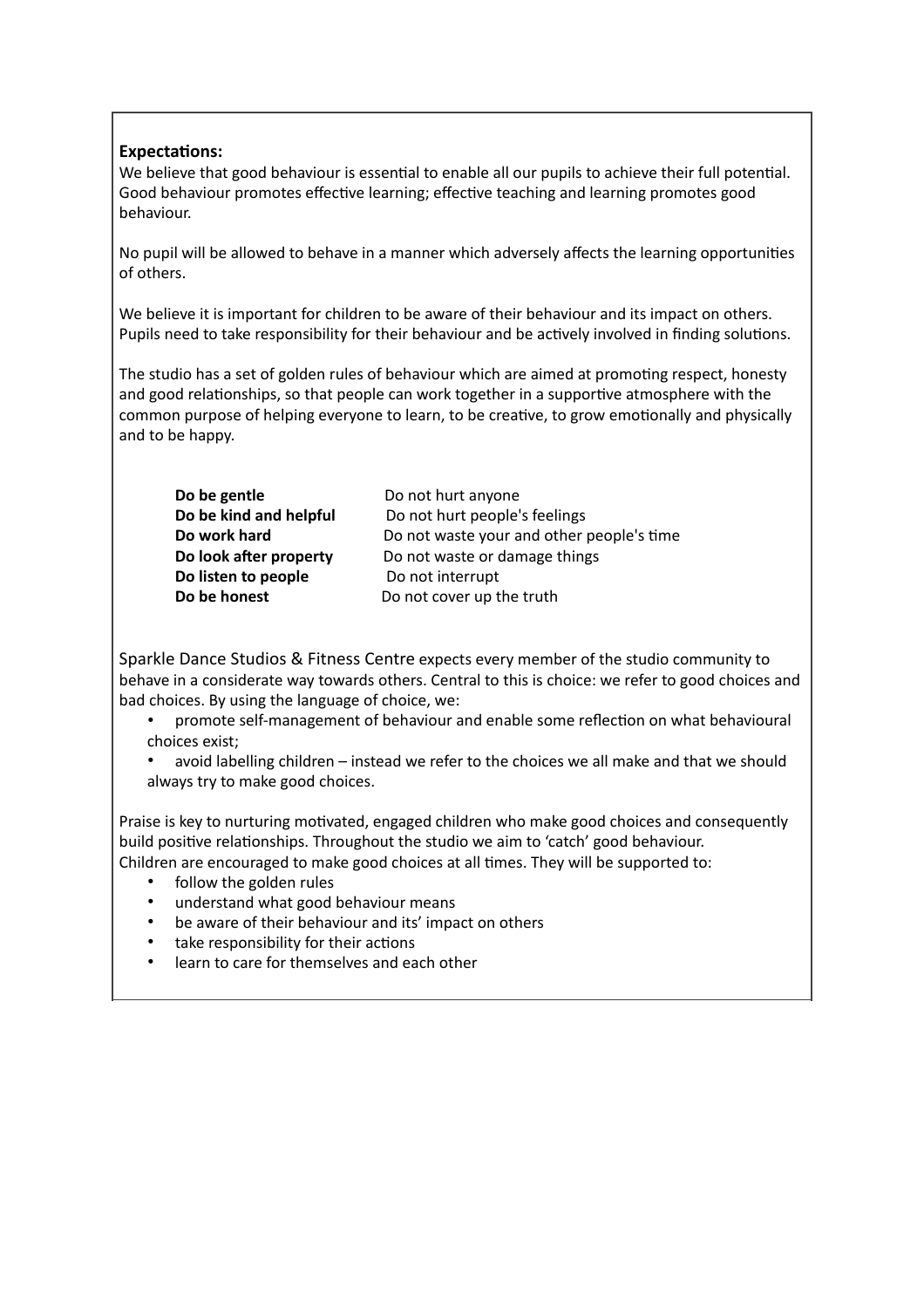# **Staff Will:**

• Ensure all children are clear about our expectations of behaviour at the beginning of the term and remind them during classes

- Treat each child fairly, with respect and understanding
- Regularly discuss the golden rules and remind children of Sparkle Dance Studios & Fitness Centre's expectations
- Plan quality learning tasks which engage and motivate learners
- Praise good choices, behaviour and achievements

• Ensure they are fully familiar with the children's needs and make every effort to be positive, motivational and inspiring – thus minimising the risk of poor behaviour during lessons

• Follow the guidance in the disciplinary policy in a fair and honest way

Use Sparkle Dance Studios & Fitness Centre guidance to ensure they are consistent when deciding on consequences

- Keep a record and relevant notes on any misbehaviour
- Keep parents/carers informed about their child's behaviour and relationships
- Ensure the health, safety and welfare of all children

#### **We expect parents and carers to:**

- Be aware of Sparkle Dance Studios & Fitness Centre's expectations of behaviour
- Celebrate their child's achievements and show an interest in their Sparkle Dance Studios & Fitness Centre classes
- Ensure that children arrive at Sparkle Dance Studios & Fitness Centre on time
- Work with Sparkle Dance Studios & Fitness Centre to model high expectations of behaviour
- Work with Sparkle Dance Studios & Fitness Centre to support us in improving children's behaviour
- Act promptly at the request of Sparkle Dance Studios & Fitness Centre in the instance of a discipline problem
- Support Sparkle Dance Studios & Fitness Centre decision when applying consequences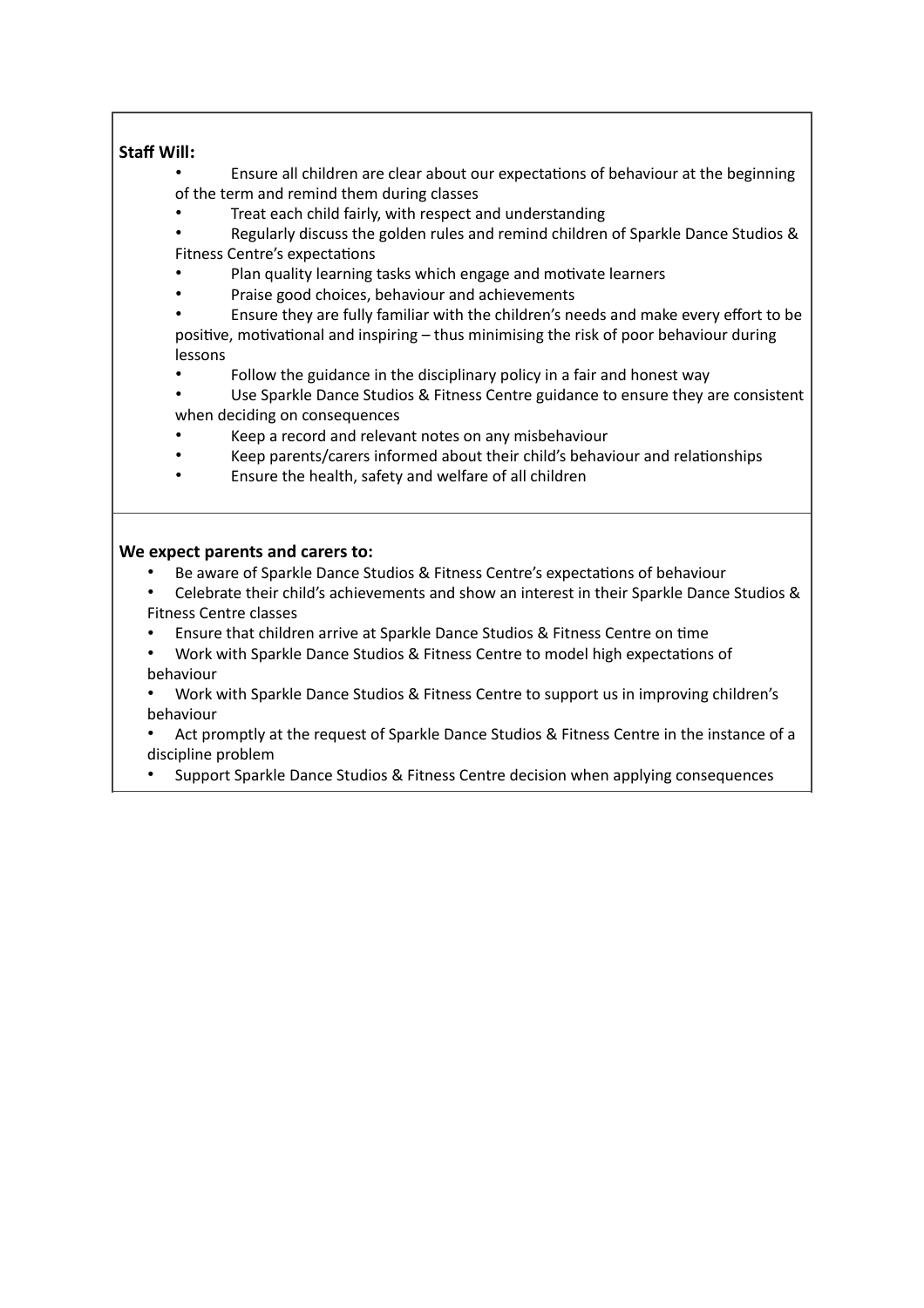# **Bullying/Violence:**

Sparkle Dance Studios & Fitness Centre has a zero-tolerance bullying and violence policy. Students who bully other members of the Sparkle Dance Studios & Fitness Centre community and/or use physical violence will have their membership revoked and they will be asked to leave.

Bullying is unacceptable behaviour used by an individual or group, usually repeated over time, that intentionally hurts another individual or group either physically or emotionally.

Bullying can be:

- Emotional being unfriendly, excluding, tormenting (e.g. hiding property, threatening gestures)
- Physical pushing, kicking, biting, hitting, punching or any use of violence
- Racial racial taunts, graffiti, gestures etc.
- Homophobic because of, or focussing on the issue of sexuality
- Sexual unwanted physical contact or sexually abusive comments
- Verbal name-calling, sarcasm, spreading rumours, teasing etc.
- Cyber All areas of internet, such as email and internet chat, Twitter, Facebook misuse etc. Mobile threats by text messaging and calls, Misuse of associated technology, i.e. camera and video facilities, Ipad, games consoles etc.

Bullying may be related to:

- Race
- Gender
- Religion
- **Culture**
- SEN or disability
- Appearance or health condition
- Home circumstances, incl Young carers and poverty
- Sexual orientation, sexism, or sexual bullying, homophobia

Bullying can take place in the classroom, playground, toilets, to and from Sparkle Dance Studios & Fitness Centre, on trips and cyberspace. It can take place in group activities and between families in the local community.

Students must not hesitate to report bullying to any adult on site. Volunteers and staff will help any student/family who are the victim of any of these behaviours. Staff will investigate any allegation of bullying, which may result in any perpetrator being asked to leave.

Staff remain vigilant about bullying behaviours and approach this in the same way as any other category of Child Abuse; that is, do not wait to be told before you raise concerns or deal directly with the matter. Children may not be aware that they are being bullied; because they may be too young or have a level of Special Educational Needs which means that they may be unable to realise what others may be doing to them.

The ethos and working philosophy of Sparkle Dance Studios & Fitness Centre means that all staff actively encourage children to have respect for each other and for other people's property. Good and kind/polite behaviour is regularly acknowledged and rewarded.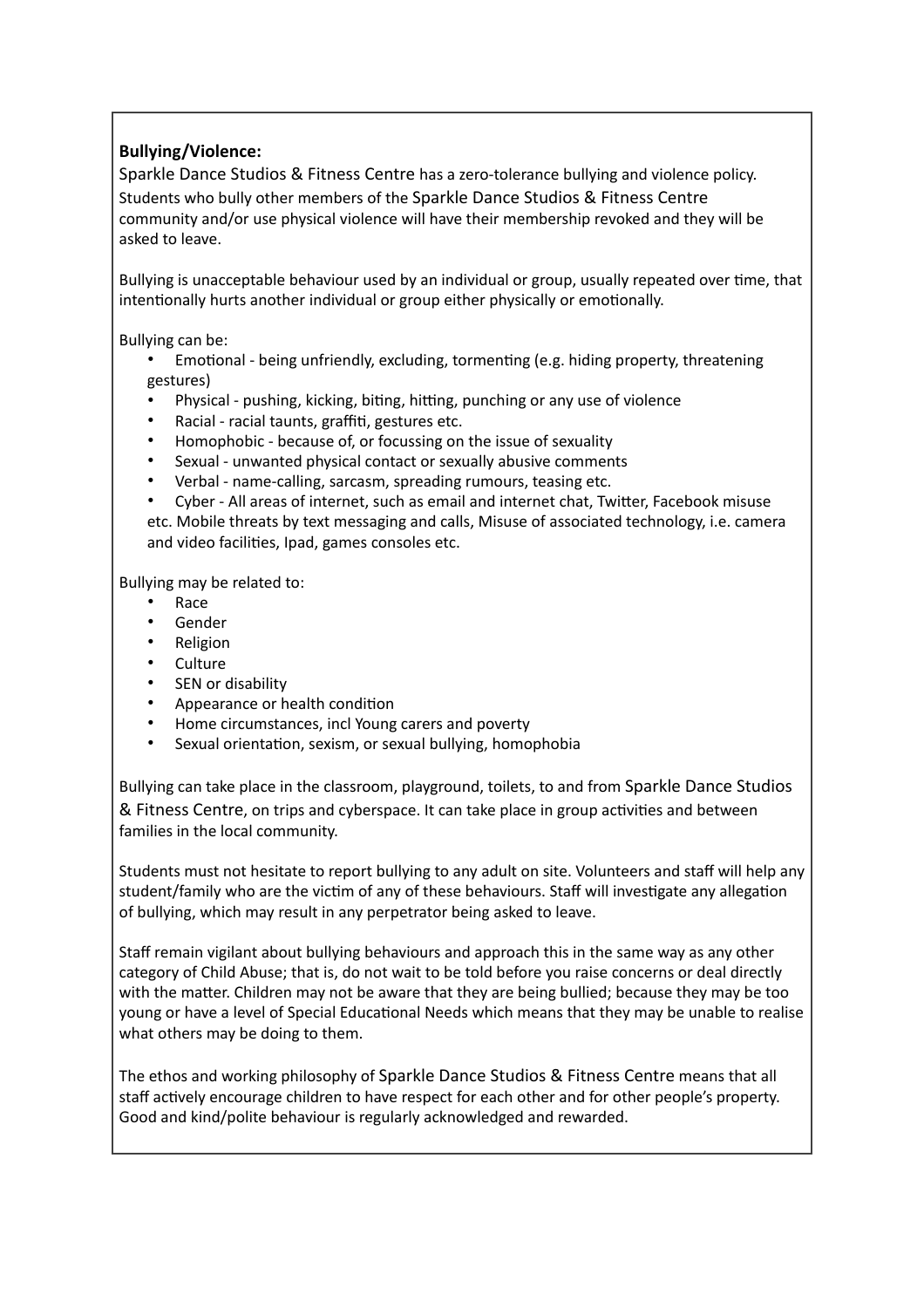# **Peer on Peer Abuse:**

Bullying and violence is not the only form of peer on peer abuse Sparkle Dance Studios & Fitness Centre students may experience, both at Sparkle Dance Studios & Fitness Centre or in the wider community. Any form of peer-on-peer abuse will result in the perpetrator being asked to leave Sparkle Dance Studios & Fitness Centre and may result in legal, criminal or social investigation.

Examples of peer on peer abuse may include, but are not limited to:

- Physical abuse e.g. (biting, hitting, kicking, hair pulling etc.)
- Sexually harmful behaviour/sexual abuse e.g. (inappropriate sexual language, touching, sexual assault etc.)
- Bullying (physical, name calling, homophobic etc.)
- Cyber bullying
- **Sexting**
- Initiation/Hazing
- Prejudiced Behaviour
- Teenage relationship abuse

Sparkle Dance Studios & Fitness Centre will deal with any situation of peer abuse immediately and sensitively.

For full information, we have the following policies in place that should be read in conjunction with this section:

• Child Protection and Safeguarding

# **Special Needs:**

Whilst every effort is made to ensure our procedures support children to make good choices, we know that some children have additional needs. When this happens, we will work closely with parents/carers to provide additional interventions which may include:

- Establishing an individual behaviour plan
- Support from the parents

Sparkle Dance Studios & Fitness Centre is unable to provide 1-to-1 support, which is made clear to any parent at the time of booking should they disclose additional needs information to us.

Sparkle Dance Studios & Fitness Centre will do everything within our power to integrate children with additional needs into our classes, however should behaviour become disruptive in any way, Sparkle Dance Studios & Fitness Centre must reserve the right to ask children to rescind membership.